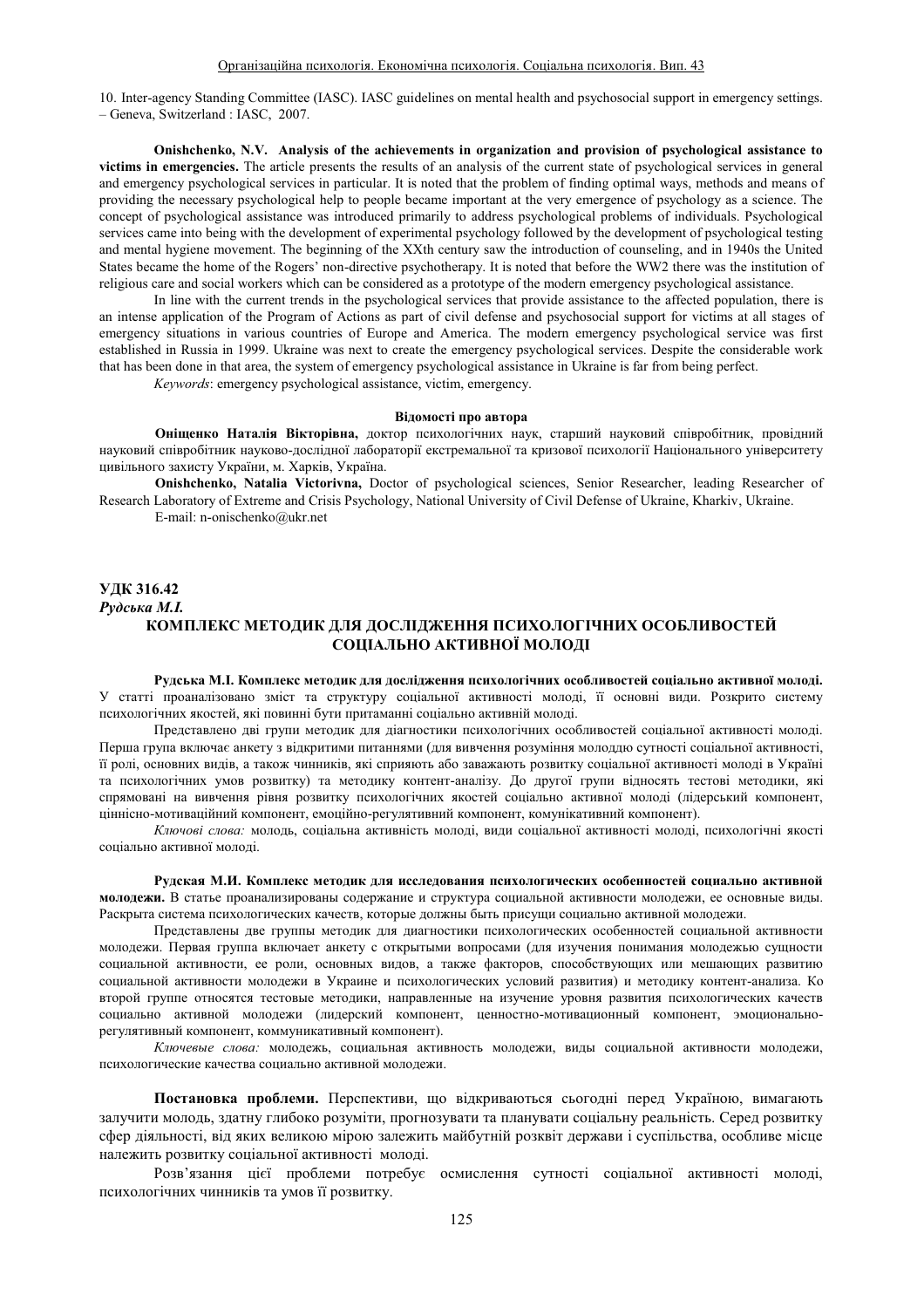Аналіз останніх досліджені і публікацій. Проблема соціальної активності особистості, зокрема, молоді, знайшла певне відображення в роботах зарубіжних [2; 9 та ін.], російських [1; 4; 5; 8 10; 11; 12; 13; 18 та ін.), українських [3; 7; 16 та ін.) авторів.

У вказаних роботах розкрито сутність соціальної активності молоді, її роль в соціалізації особистості, в структурі соціальної зрілості особистості, показано роль молодіжної політики держави та молодіжних формувань в її розвитку та ін.

Слід зазначити, що зазначені роботи виконані переважно у сфері соціології, філософії, теорії виховання тощо. Разом із тим, досліджень, які розкривають психологічні особливості соціально активної молоді, є недостатньо. Зокрема, потребують свого вивчення питання, які стосуються змісту соціальної активності молоді, її основних видів, психологічних якостей, які необхідні для здійснення соціальної активності, ліагностичних метолик для вивчення.

Виходячи з актуальності та недостатньої розробки проблеми, нами визначено такі завдання дослідження:

1. Розкрити зміст та основні види соціальної активності молоді.

2. Визначити психологічні якості соціально активної молоді.

3. Обгрунтувати методики для дослідження психологічних особливості соціально активної молоді.

Виклад основного матеріалу і результатів дослідження

# 1. Поняття про зміст та види соціальної активності молоді

Аналізуючи різноманітні підходи до вивчення соціальної активності [2; 7; 9; 18 та ін.], можна сказати, що за своєю сутністю *соціальна активність молоді* – це характеристика способу життєдіяльності молоді, що відображає свідому спрямованість її діяльності і поведінки на зміну або підтримку соціального середовища, активну участь у діяльності соціальних інститутів відповідно до актуальних потреб, інтересів, цілей, ідеалів суспільства та молоді.

Соціальна активність проявляється у вияві різних соціальних ініціатив, участі у вирішенні актуальних соціальних завдань, реалізації взаємодії з іншими соціальними суб'єктами та ін. Через соціальну активність молоді реалізуються її діяльнісні потенції, культура, уміння, знання, потреби, інтереси, прагнення, здатність охоплювати своєю діяльністю світ.

При цьому, вкрай важливо, щоб прояви соціальної активності особистості мали *гуманістичну* спрямованість, що передбачає спрямованість на благо людини, де людина і її інтереси є головною метою діяльності, а не засобом досягнення особистого чи групового успіху [2; 9].

Аналіз літературних джерел та реальної соціальної практики свідчить про реалізацію таких **видів**  $c$ *оиіальної активності молоді:* 

*1. Молодіжна благодійність* – це свідома, добровільна діяльність на благо інших[14]. Волонтерський рух поширений у багатьох країнах світу. Волонтерська діяльність, тобто здійснення благодійної діяльності в формі безкорисливого праці, є однією із найбільш поширених форм соціальної активності молоді. У благодійних проектах беруть участь найрізноманітніші категорії молоді, керуючись абсолютно різними мотивами. Благодійна активність молоді проявляється як у відповідь на пропозиції зовнішнього середовища (кампанії громадських і некомерційних організацій із залучення молодих добровольців, ярмарки молодіжних добровольчих вакансій, презентації соціальних та благодійних програм у вишах), так і в результаті особистої/групової ініціативи самої молоді. Найчастіше активність молодих добровольців проявляється у формі участі в різноманітних короткострокових акціях [14].

2. Студентське самоврядування, як участь студентів в управлінні справами свого вишу, має давні традиції і в тому чи іншому вигляді існувало ще в кінці XIX століття. Участь у студентських будівельних загонах і загонах правопорядку, дружинах охорони природи, клубах авторської пісні, командах КВК, інших самодіяльних студентських формуваннях є невід'ємною частиною життя студента. Однак ця громадська активність практично не поширюється на навчальний процес. Велика кількість асоціацій зі словом «самоврядування» звучить просто, наприклад, як «студрада» [12].

3. Участь у політичній діяльності. Формами прояву політичної активності традиційно вважається електоральна активність, участь у виборах в якості членів виборчої команди і висунення в кандидати в депутати, а також рух молодіжного парламентаризму. Але проявами політичної активності молоді можуть бути й інші практики: участь у кампаніях зі збору підписів під петиціями на підтримку або проти тих чи інших рішень влади або конкретних політиків, участь у діяльності політичних громадських об'єднань, у т. ч. молодіжних, створенні політичних партій, участь в якості членів і спостерігачів у роботі виборчих комісій та ін. [7].

4. Вуличні акції. Творча активність. Спектакуляризація та інші творчі акції стали предметом вивчення порівняно недавно [10]. Дослідження цих практик ускладнюється тим, що, як справедливо зазначає А. Зайцева [10], вони у своїй основі мають взаємопроникнення активістської (нерідко, протестної) і артистичної логік, що, у свою чергу, призводить і до певних відмінностей акцій, організованих анархоактивістами та арт-групами та ін. Автор вказує на те, що якщо ми маємо справу навіть з суто арт-акціями, то вони, як і всяка творча активність, підпадають під визначення соціального активізму, оскільки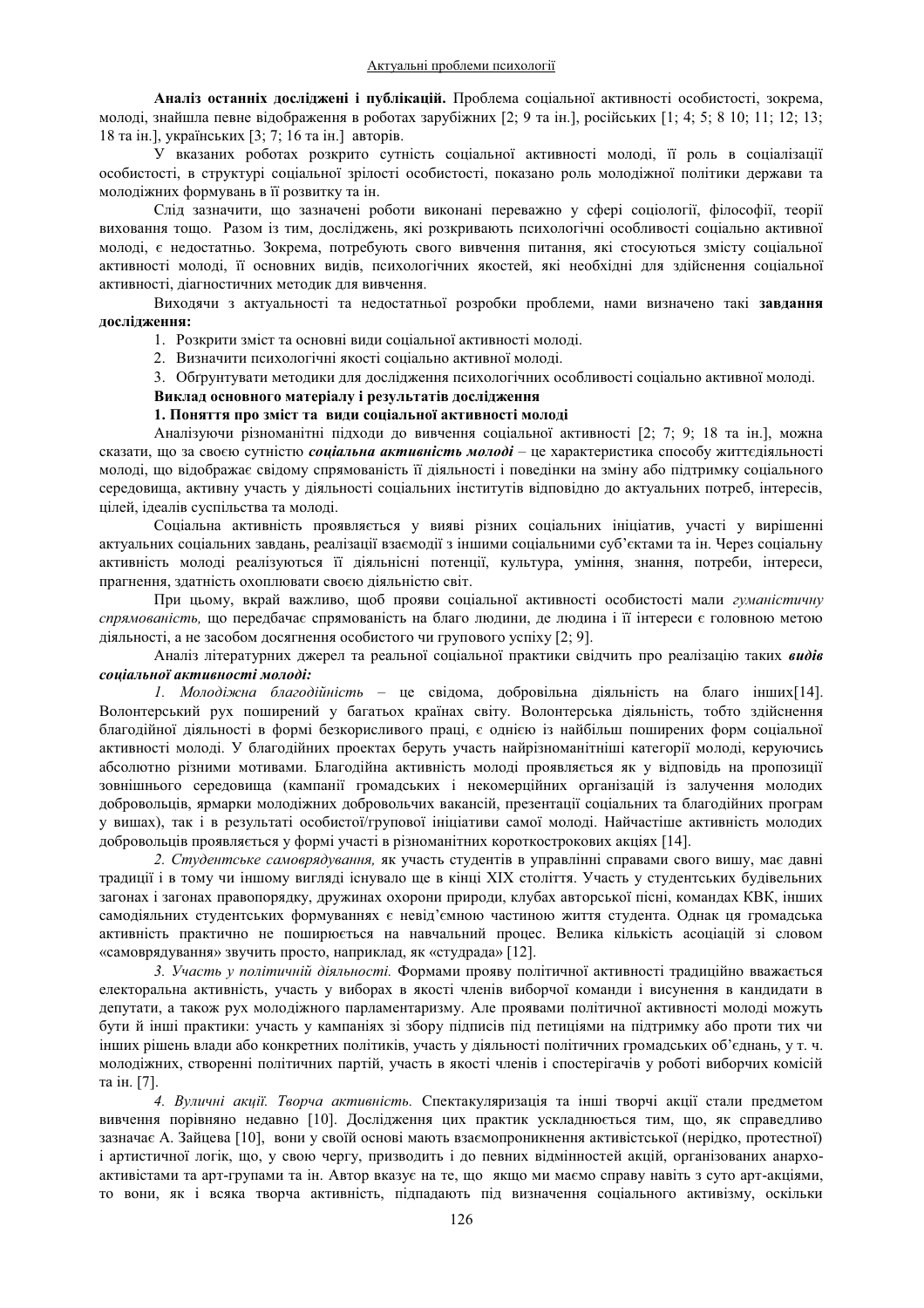можливість творчості і право насолоджуватися творами мистецтва є суспільне благо, а вже якщо автори та організатори намагаються не тільки творчо самовиразитися, але й донести до глядача якусь соціальну ідею або сенс, то тим більше.

5. Участь у діяльності громадських об'єднань. Молодіжні громадські об'єднання є найбільш очевидною, універсальною інституціоналізованою формою прояву соціальної активності молоді [12]. На нашу думку, специфіка молодіжних об'єднань, що відрізняє їх як від дитячих, з одного боку, так і від так званих «дорослих» об'єднань, з іншого, полягає в тому, що молодіжні громадські об'єднання виступають соціальним інститутом легітимізації соціальної активності молоді.

### 2. Психологічні якості соціально активної молоді

Для успішного виконання різних видів соціальної активності (професійної, громадської та ін.) молодь має володіти певними психологічними якостями.

Нами на основі аналізу літератури [4; 7; 9; 12 та ін.] та власного теоретичного аналізу проблеми обтрунтовано низку психологічних якостей, які мають бути притаманні соціально активній молоді. Ці характеристики можна об'єднати в такі **компоненти:** 

1.*Лідерський компонент* - лідерські якості, необхідні для здійснення лідерської діяльності, яка є незмінним атрибутом соціально активної молоді в сучасних умовах.

2.*Ціннісно-мотиваційний компонент* - цінності, мотиви, установки та ін., які визначають спрямованість соціальної активності молоді.

3.*Емоційно-регулятивний компонент* - сукупність емоційно-регулятивних характеристик молоді, які визначають здатність молоді регулювати емоції та поведінку в різних ситуація соціальної активності.

4. Комунікативний компонент - сукупність комунікативних якостей молоді, які забезпечують успішне спілкування та взаємодію молоді з різними соціальними групами.

## 3. Методики для дослідження психологічних особливостей соціальної активної молоді

Нами було обтрунтовано методики для дослідження психологічних особливостей соціальної активної молоді.

Указані методики можна розділити на дві групи.

Перша група включає анкету з відкритими питаннями (для вивчення розуміння молоддю сутності соціальної активності, її ролі, основних видів, а також чинників, які сприяють або заважають розвитку соціальної активності молоді в Україні та психологічних умов розвитку) та методику контент-аналізу.

До другої групи відносять тестові методики, які спрямовані на вивчення рівня розвитку психологічних якостей соціально активної молоді (лідерський компонент, ціннісно-мотиваційний компонент, емоційно-регулятивний компонент, комунікативний компонент).

Що стосується **першої групи методик**, то вона включає, насамперед, *анкету з відкритими* питаннями, яка дає можливість виявити думку опитаних щодо розуміння сутності соціальної активності молоді та її ролі, основних форм соціальної активності, чинників, які сприяють або заважають розвитку соціальної активності молоді в Україні, методів та форм розвитку соціальної активності молоді, наявності потреби у психологічній допомозі з цього питання.

Указана анкета включає такі питання: 1) «Що таке соціальна активність молоді?»; 2) «Які види соціальної активності молоді в сучасних умовах розвитку України Ви можете виділити?»; 3) «Яку роль відіграє соціальна активність молоді?»; 4) «Що сприяє розвитку соціальної активності молоді в Україні в сучасних соціально-політичних умовах?»; 5) «Що заважає розвитку соціальної активності молоді в Україні у сучасно-політичних умовах?»; 6) «Як можна розвивати соціальну активність молоді в Україні?»; 7) «Які можна використати для цього методи та форми роботи?»; 8) «Як психологи можуть допомогти у вирішенні цього питання?».

Обробка отриманих результатів опитування здійснюється за допомогою методики контентаналізу, яка дає можливість визначити змістовно-смислові відповіді учасників дослідження на кожне із питань.

Стосовно другої групи методик, то, як уже зазначалось, вона спрямована на дослідження рівня розвитку основних компонентів розвитку соціальної активної молоді та їх складових.

Так, для дослідження лідерського компонента доцільним є використання таких методики:

а) методика «Здатність до лідерства» Р.С. Немова, що призначена для оцінки загальної здатності до лідерства. Випробуваний відповідає на 50 запитань, і за результативністю відповідей робиться висновок, чи вололіє він персональними психологічними якостями, необхілними лілеру [19];

*б) методика для вивчення комунікативних та організаційних схильностей (КОС-2) [15], яка дає* можливість діагностувати рівень розвитку комунікативних та організаторських здібностей, які відіграють провілну роль у злійсненні лілерської ліяльності, що є важливою, хоча і не єлиною, перелумовою сопіальної активності молоді.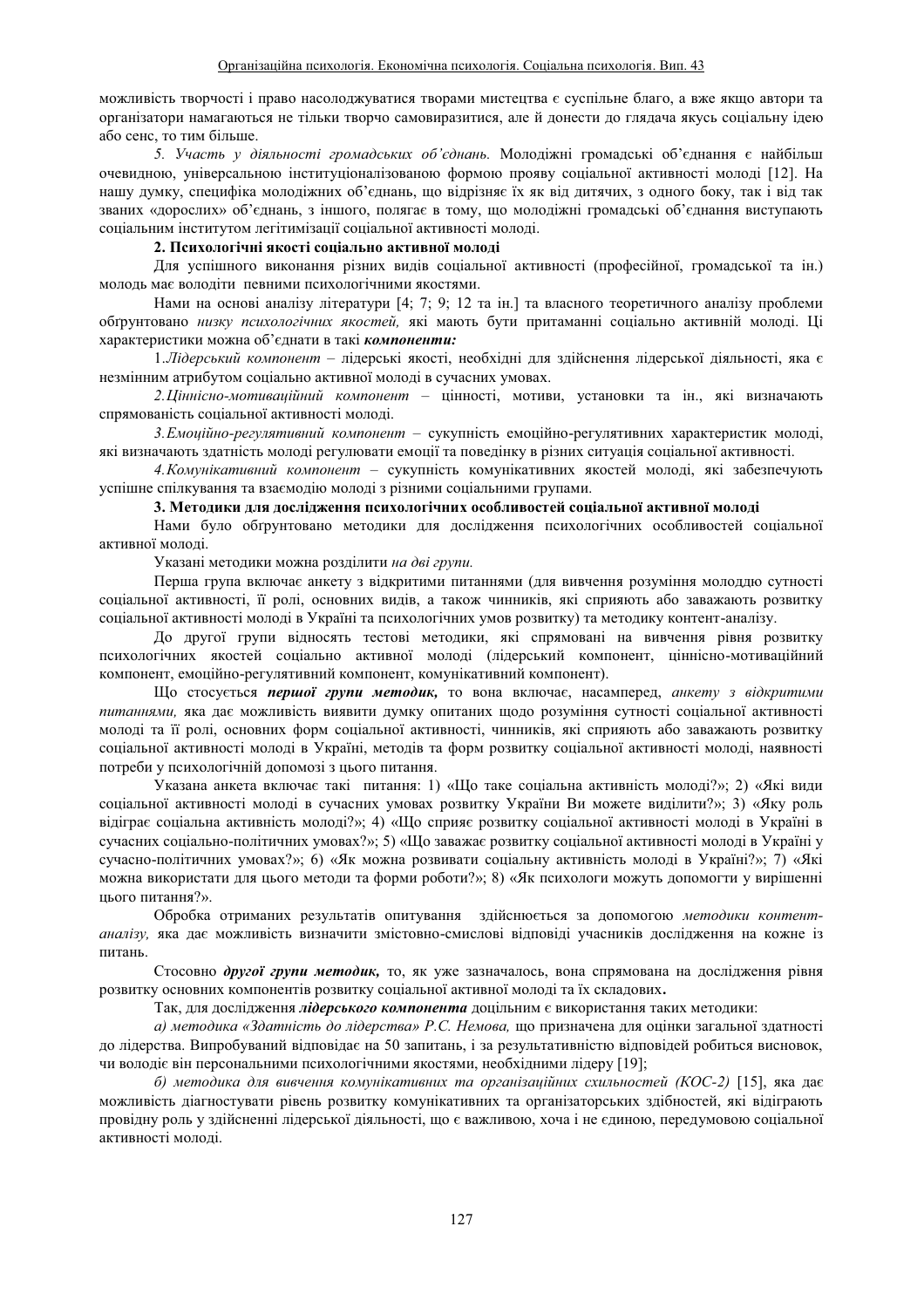## Вивчення иіннісно-мотиваиійного компонента можливе за допомогою таких методики:

a) методика мотиваторів соиіально-психологічної активності особистості, що допомагає визначити провідні потреби-мотиватори особистості (досягнення успіху в цілому, мотивація влади, тенденція до визнання та поваги та ін.) [19];

 $6)$  методика для дослідження особистісної установки «альтруїзм-егоїзм», що націлена на вивчення такої важливої для соціальної активності молоді соціально-психологічної установки особистості, як альтруїзм [15].

Для вивчення емоційно-регулятивного компонента можливе використання таких методик:

а) методика «Стратегії подолання стресових ситуацій (SASC)», яка призначена для вивчення стратегій копінг-повелінки (стрес-лолаючої повелінки) як типів реакцій особистості люлини з пололання стресових ситуацій [6]. Опитувальник дає можливість вивчити дев'ять моделей копінг-стратегій: асертивні дії, вступ до соціального контакту, пошук соціальної підтримки, обережні дії, імпульсивні дії, уникнення, маніпулятивні (непрямі) дії, асоціальні дії, агресивні дії;

 $6)$  методика для вивчення рівня соціальної фрустрованості, що фіксує ступінь задоволеності соціальними досягненнями в основних аспектах життєдіяльності особистості [15].

На дослідження комунікативного компонента спрямовані такі методики:

a) методика для вивчення асертивності, яка призначена для діагностики рівня впевненості у собі [20];

б) методика особистісного самоконтролю М. Снайдера, що дає можливість дослідити рівень комунікативного контролю [15].

Зазначені методики уможливлюють вивчення кожної із складових, які входять до основних компонентів психологічних якостей, і які характерні для соціально активної молоді, та визначення загального показника.

Висновки. Використання наведеного комплексу методик є доцільним для дослідження розуміння молодими людьми сутності соціальної активності молоді, рівня розвитку основних психологічних якостей соціально активної молоді та аналізу найбільш актуальних проблем та психологічних умов їх подолання.

Перспективи подальших досліджень полягають у вивченні чинників, які впливають на вияви психологічних якостей соціально активної молоді, що стосуються, зокрема, форми активності молоді, приналежності до молодіжних об'єднань, рівня освіти молоді, статі, віку, особливостей виховання і сім'ї та iн.

#### Список використаної літератури

1. Андреева Ю. В фокусе – молодежный активизм / Ю. Андреева. – Ульяновск : ИЦ Ульянов. гос. ун-та, 2007. – С. 76-80.

2. Бандура А. Теория социального научения / А. Бандура. - СПб.: Евразия, 2000. - 320 с.

3. Безпалько О.В. Розвиток соціальної активності особистості у дитячому об'єднанні / О.В. Безпалько // Вісник психології і педагогіки : зб. наук. пр. - Вип. 8. - 2012. - С. 3-16.

4. Борисова Т.С. Активность и инициативность как основа формирования социальной ответственности учащейся молодежи / Т.С. Борисова // Вестник ТГПУ. - 2011. - Выпуск 1(103). - С. 131-136.

5. Кульпединова М. Вовлечение молодежи в общественную практику как приоритет государственной молодежной политики : сб. научных статей / М. Кульпединова, Г. Николаев. - М. : ФГУ «ГосНИИ семьи и воспитания», 2006. - 92 с. 6. Водопьянова Н.Э. Психодиагностика стресса / Н.Э. Водопьянова. - СПб., 2009. - С. 251-260.

7. Грабовська С.Л. Соціальна активність в процесі соціалізації особистості / С.Л. Грабовська, С.М. Чолій: зб. наук. пр. Інституту психології імені Г.С. Костюка АПН України; за ред. С. Д. Максименка. - Т. XII. - Част. 1. - К., 2010. - С. 171±181.

8. Георгиенко В. Молодежная политика для чайников / В. Георгиенко. - Одесса, 2007. - 26 с.

9. Фромм Э. Авторитарная личность. Теории личности в западноевропейской и американской психологии / Э. Фромм. -Самара, 1996. - С. 263-294.

10. Зайцева А. Спектакулярные формы протеста в современной России: между искусством и социальной терапией / А. Зайцева // Неприкосновенный запас. - 2010. - № 4(72). - С. 47-69.

11. Здравомыслова Е. Парадигмы западной социологии общественных движений / Е. Здравомыслова – СПб. : Наука,  $1993. - 172$  c.

12. Зиневич О.А. Потребность студентов в создании новых молодежных объединений / О.А. Зиневич // Инновационное развитие и кадровый потенциал молодежной и социальной сферы : м-лы Междун. науч.-практ. конф. (Санкт-Петербург, 21-23 ноября 2013 г.) / под ред. Г.В. Ковалевой. - СПб.: ФГБОУВПО «СПГУТД», 2013. - С. 116-117.

13. Ковалева А. Социология молодежи: Теоретические вопросы / А. Ковалева, В. Луков. - М.: Социум, 1999. - 351 с.

14. Лукьянова В.А. Методическое пособие по созданию и организации работы Студенческого Добровольческого Агентства в учебном заведении: опыт, которым можно воспользоваться / В.А. Лукьянова, С.Р. Михайлова. - СПб. : «МультиПроджектСистемСервис», 2011. - 76 с.

15. Райгородский Д.Я. Практическая психодиагностика: Методики и тесты : учеб. пособие / Д.Я. Райгородский. -Самара: ИД «Бахрах», 1998. - 672 с.

16. Радул В.В. Соціальна активність у структурі соціальної зрілості (теоретико-методологічний аспект) : монографія / В.В. Радул; Кіровоград. держ. пед. ун-т ім. В. Винниченка. - Кіровоград: Імекс-ЛТД, 2011. - 255 с.